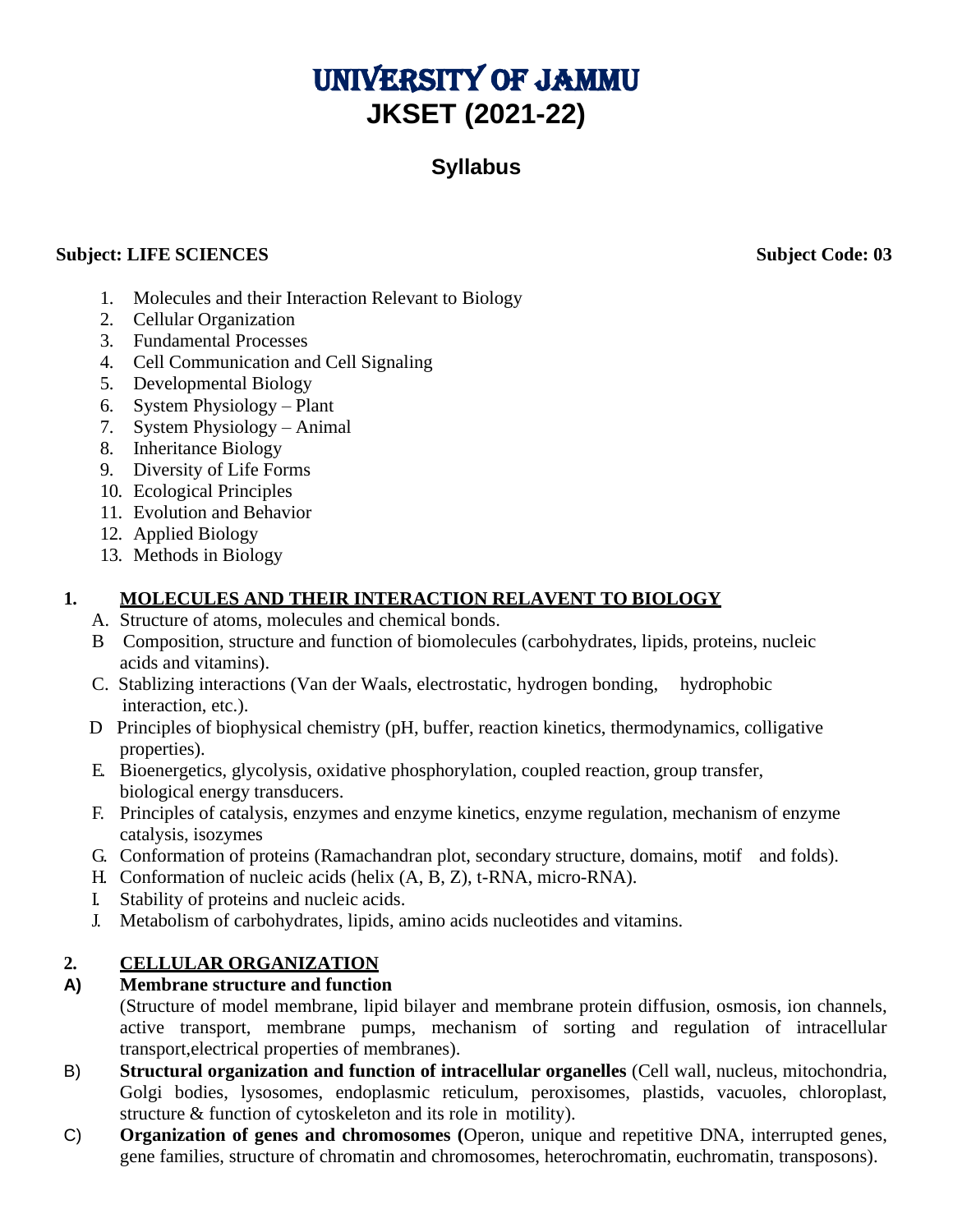- D) **Cell division and cell cycle** (Mitosis and meiosis, their regulation, steps in cell cycle, regulation and control of cell cycle).
- E) **Microbial Physiology** (Growth yield and characteristics, strategies of cell division, stress response)

# **3. FUNDAMENTAL PROCESSES**

- A) **DNA replication, repair and recombination** (Unit of replication, enzymes involved, replication origin and replication fork, fidelity of replication, extrachromosomal replicons, DNA damage and repair mechanisms, homologous and site-specific recombination).
- B) **RNA synthesis and processing** (transcription factors and machinery, formation of initiation complex, transcription activator and repressor, RNA polymerases, capping, elongation, and termination, RNA processing, RNA editing, splicing, and polyadenylation, structure and function of different types of RNA, RNA transport).
- C) **Protein synthesis and processing** (Ribosome, formation of initiation complex, initiation factors and their regulation, elongation and elongation factors, termination, genetic code, aminoacylation of tRNA, tRNA-identity, aminoacyl tRNA synthetase, and translational proof-reading, translational inhibitors, Post- translational modification of proteins).
- D) **Control of gene expression at transcription and translation level** (regulating the expression of phages, viruses, prokaryotic and eukaryotic genes, role of chromatin in gene expression and gene silencing).

### **4. Cell communication and cell signaling**

- A) **Host parasite interaction** Recognition and entry processes of different pathogens like bacteria, viruses into animal and plant host cells, alteration of host cell behavior by pathogens, virus-induced cell transformation, pathogen-induced diseases in animals and plants, cell-cell fusion in both normal and abnormal cells.
- B) **Cell signaling** Hormones and their receptors, cell surface receptor, signaling through G-protein coupled receptors, signal transduction pathways, second messengers, regulation of signaling pathways, bacterial and plant two- component systems, light signaling in plants, bacterial chemotaxis and quorum sensing.
- C) **Cellular communication** Regulation of hematopoiesis, general principles of cell communication, cell adhesion and roles of different adhesion molecules, gap junctions, extracellular matrix, integrins, neurotransmission and itsregulation.

### **D) Cancer**

Genetic rearrangements in progenitor cells, oncogenes, tumor suppressor genes, cancer and the cell cycle, virus-induced cancer, metastasis, interaction of cancer cells with normal cells, apoptosis, therapeutic interventions of uncontrolled cell growth.

E) **Innate and adaptive immune system** Cells and molecules involved in innate and adaptive immunity, antigens, antigenicity and immunogenicity. B and T cell epitopes, structure and function of antibody molecules. generation of antibody diversity, monoclonal antibodies, antibody engineering, antigenantibody interactions, MHC molecules, antigen processing and presentation, activation and differentiation of B and T cells, B and T cell receptors, humoral and cell- mediated immune responses, primary and secondary immune modulation, the complement system, Toll-like receptors, cell-mediated effector functions, inflammation, hypersensitivity and autoimmunity, immune response during bacterial (tuberculosis), parasitic (malaria) and viral (HIV) infections, congenital and acquired immunodeficiencies, vaccines.

# **5. DEVELOPMENTAL BIOLOGY**

**A) Basic concepts of development :** Potency, commitment, specification, induction, competence, determination and differentiation; morphogenetic gradients; cell fate and cell lineages; stem cells; genomic equivalence and the cytoplasmic determinants; imprinting; mutants and transgenics in analysis of development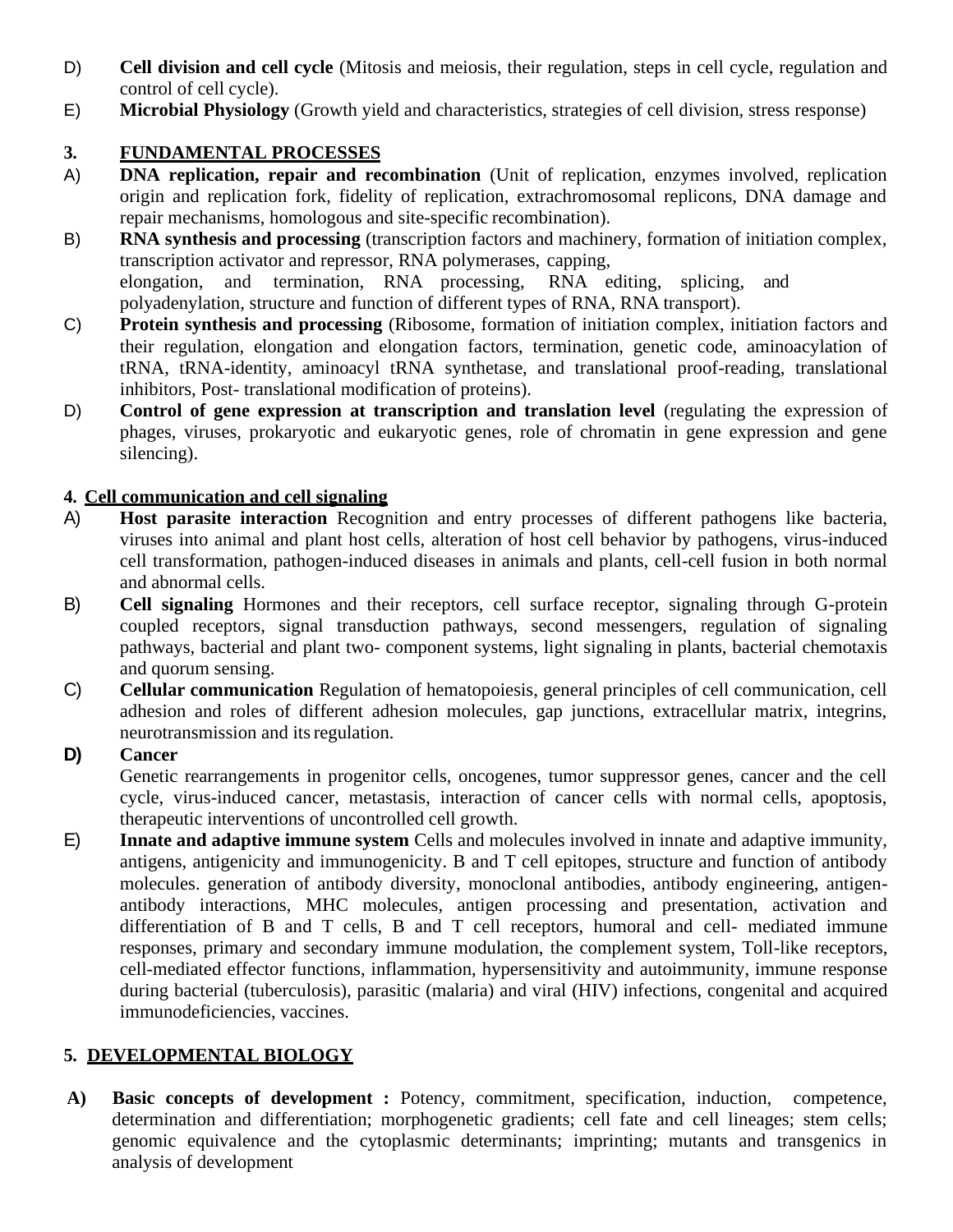- **B) Gametogenesis, fertilization and early development:** Production of gametes, cell surface molecules in sperm-egg recognition in animals; embryo sac development and double fertilization in plants; zygote formation, cleavage, blastula formation, embryonic fields, gastrulation and formation of germ layers in animals; embryogenesis, establishment of symmetry in plants; seed formation and germination.
- **C) Morphogenesis and organogenesis in animals :** Cell aggregation and differentiation in *Dictyostelium*; axes and pattern formation in *Drosophila*, amphibia and chick; organogenesis – vulva formation in *Caenorhabditis elegans*, eye lens induction, limb development and regeneration in vertebrates; differentiation of neurons, post embryonic development- larval formation, metamorphosis; environmental regulation of normal development; sex determination.
- *D)* Morphogenesis and organogenesis in plants: Organization of shoot and root apical meristem; shoot and root development; leaf development and phyllotaxy; transition to flowering, floral meristems and floral development in *Arabidopsis* and *Antirrhinum*
- **E) Programmed cell death, aging and senescence**

### **6. SYSTEM PHYSIOLOGY - PLANT**

- **A. Photosynthesis**  Light harvesting complexes; mechanisms of electron transport; photoprotective mechanisms;  $CO<sub>2</sub>$  fixation-C<sub>3</sub>, C<sub>4</sub> and CAM pathways.
- **B. Respiration and photorespiration** Citric acid cycle; plant mitochondrial electron transport and ATP synthesis; alternate oxidase; photorespiratory pathway.
- **C. Nitrogen metabolism**  Nitrate and ammonium assimilation; amino acid biosynthesis.
- **D. Plant hormones**  Biosynthesis, storage, breakdown and transport; physiological effects and mechanisms of action.
- **E. Sensory photobiology**  Structure, function and mechanisms of action of phytochromes, cryptochromes and phototropins; stomatal movement; photoperiodism and biological clocks.
- **F. Solute transport and photoassimilate translocation –** uptake, transport and translocation of water, ions, solutes and macromolecules from soil, through cells, across membranes, through xylem and phloem; transpiration; mechanisms of loading and unloading of photoassimilates.
- **G. Secondary metabolites**  Biosynthesis of terpenes, phenols and nitrogenous compounds and their roles.
- **H. Stress physiology**  Responses of plants to biotic (pathogen and insects) and abiotic (water, temperature and salt) stresses.

### **7. SYSTEM PHYSIOLOGY - ANIMAL**

- **A. Blood and circulation**  Blood corpuscles, haemopoiesis and formed elements, plasma function, blood volume, blood volume regulation, blood groups, haemoglobin, immunity, haemostasis.
- **B. Cardiovascular System:** Comparative anatomy of heart structure, myogenic heart, specialized tissue, ECG – its principle and significance, cardiac cycle, heart as a pump, blood pressure, neural and chemical regulation of all above.
- **C. Respiratory system**  Comparison of respiration in different species, anatomical considerations, transport of gases, exchange of gases, waste elimination, neural and chemical regulation of respiration.
- **D. Nervous system** Neurons, action potential, gross neuroanatomy of the brain and spinal cord, central and peripheral nervous system, neural control of muscle tone and posture.
- **E. Sense organs**  Vision, hearing and tactile response.
- **F. Excretory system** Comparative physiology of excretion, kidney, urine formation, urine concentration, waste elimination, micturition, regulation of water balance, blood volume, blood pressure, electrolyte balance, acid-base balance.
- **G. Thermoregulation**  Comfort zone, body temperature physical, chemical, neural regulation, acclimatization.
- **H. Stress and adaptation**
- **I. Digestive system**  Digestion, absorption, energy balance, BMR.
- **J. Endocrinology and reproduction**  Endocrine glands, basic mechanism of hormone action,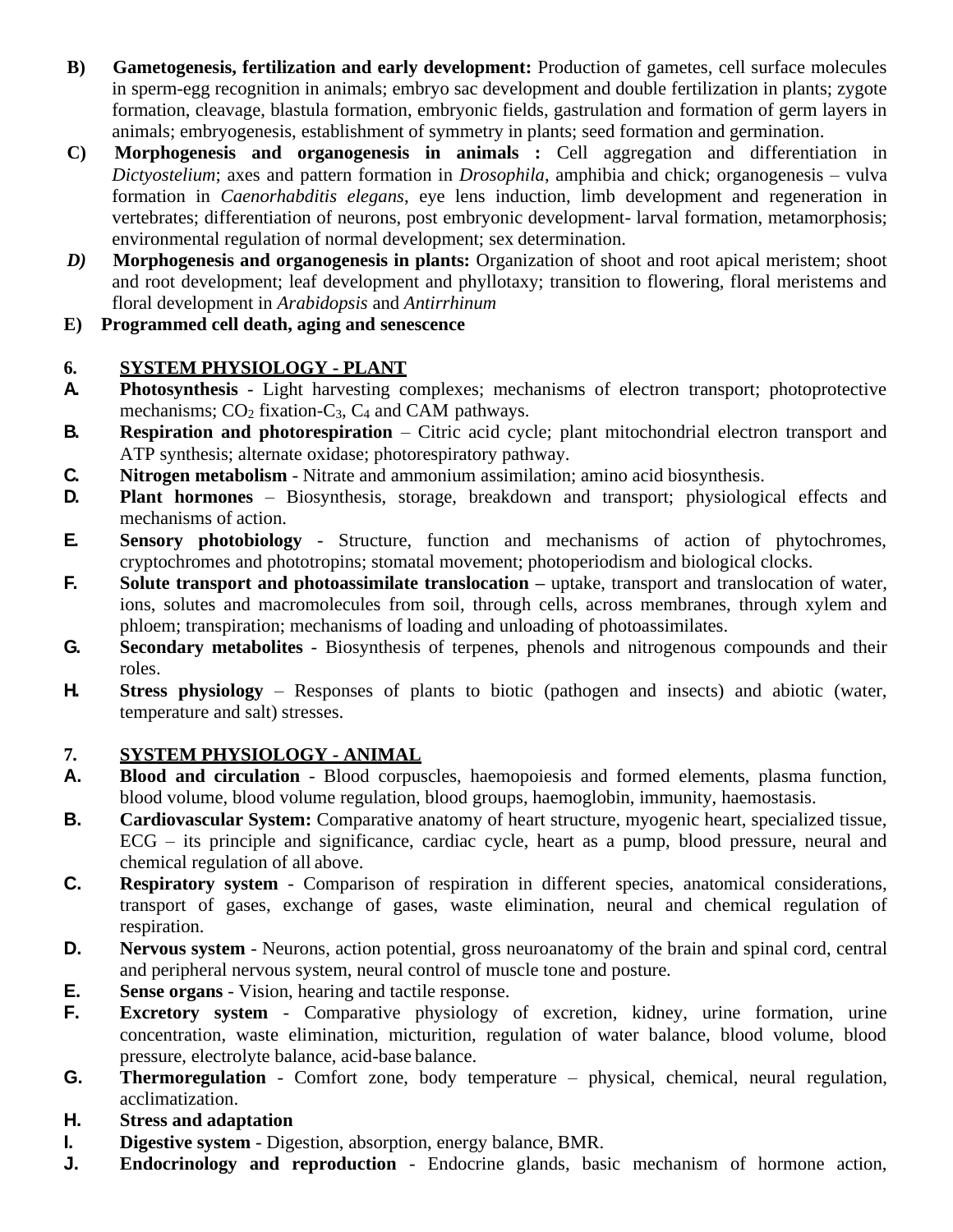hormones and diseases; reproductive processes, gametogenesis, ovulation, neuroendocrine regulation

### **8. INHERITANCE BIOLOGY**

- **A) Mendelian principles :** Dominance, segregation, independent assortment.
- **B) Concept of gene :** Allele, multiple alleles, pseudoallele, complementation tests
- **C) Extensions of Mendelian principles :** Codominance, incomplete dominance, gene interactions, pleiotropy, genomic imprinting, penetrance and expressivity, phenocopy, linkage and crossing over, sex linkage, sex limited and sex influenced characters.
- **D) Gene mapping methods :** Linkage maps, tetrad analysis, mapping with molecular markers, mapping by using somatic cell hybrids, development of mapping population in plants.
- **E) Extra chromosomal inheritance :** Inheritance of Mitochondrial and chloroplast genes, maternal inheritance.
- **F) Microbial genetics :** Methods of genetic transfers transformation, conjugation, transduction and sexduction, mapping genes by interrupted mating, fine structure analysis of genes.
- **G) Human genetics :** Pedigree analysis, lod score for linkage testing, karyotypes, genetic disorders.
- **H) Quantitative genetics :** Polygenic inheritance, heritability and its measurements, QTL mapping.
- **I) Mutation :** Types, causes and detection, mutant types lethal, conditional, biochemical, loss of function, gain of function, germinal verses somatic mutants, insertional mutagenesis.
- **J) Structural and numerical alterations of chromosomes :** Deletion, duplication, inversion, translocation, ploidy and their genetic implications.
- **K)** Recombination : Homologous and non-homologous recombination including transposition.

### **9. DIVERSITY OF LIFE FORMS:**

**A. Principles & methods of taxonomy:** Concepts of species and hierarchical taxa, biological nomenclature, classical & quantititative methods of taxonomy of plants, animals and microorganisms.

# **B. Levels of structural organization:**

Unicellular, colonial and multicellular forms. Levels of organization of tissues, organs & systems. Comparative anatomy, adaptive radiation, adaptive modifications.

- **C. Outline classification of plants, animals & microorganisms:** Important criteria used for classification in each taxon. Classification of plants, animals and microorganisms. Evolutionary relationships among taxa.
- **D. Natural history of Indian subcontinent:** Major habitat types of the subcontinent, geographic origins and migrations of species. Comman Indian mammals, birds. Seasonality and phenology of the subcontinent.
- **E. Organisms of health & agricultural importance:** Common parasites and pathogens of humans, domestic animals and crops.
- **F. Organisms of conservation concern:**

Rare, endangered species. Conservation strategies.

### **10. ECOLOGICAL PRINCIPLES**

**The Environment:** Physical environment; biotic environment; biotic and abiotic interactions.

**Habitat and Niche:** Concept of habitat and niche; niche width and overlap; fundamental and realized niche; resource partitioning; character displacement.

**Population Ecology:** Characteristics of a population; population growth curves; population regulation; life history strategies (*r* and *K* selection); concept of metapopulation – demes and dispersal, interdemic extinctions, age structured populations.

**Species Interactions:** Types of interactions, interspecific competition, herbivory, carnivory, pollination, symbiosis.

**Community Ecology:** Nature of communities; community structure and attributes; levels of species diversity and its measurement; edges and ecotones.

**Ecological Succession:** Types; mechanisms; changes involved in succession; concept of climax.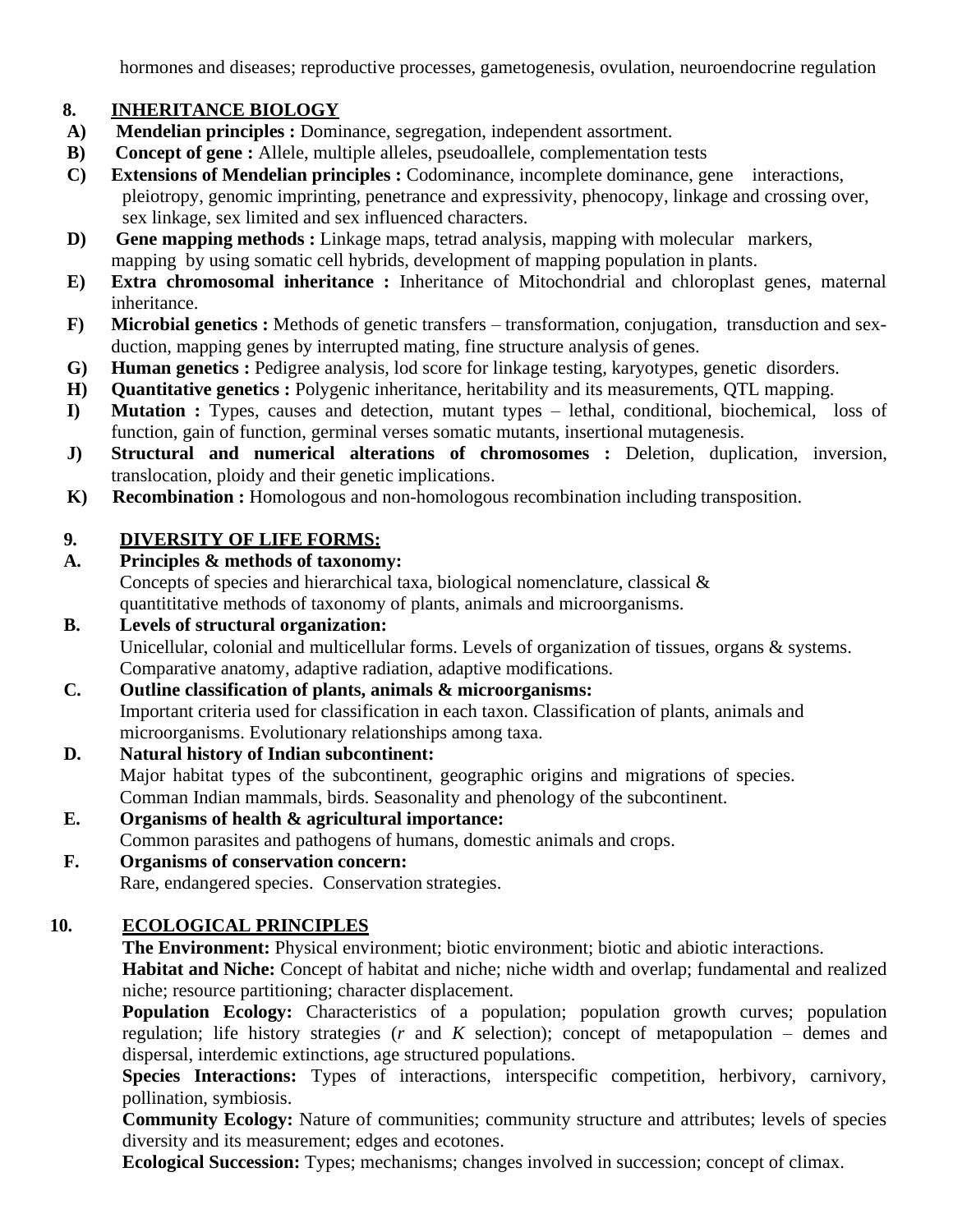**Ecosystem Ecology:** Ecosystem structure; ecosystem function; energy flow and mineral cycling (C,N,P); primary production and decomposition; structure and function of some Indian ecosystems: terrestrial (forest, grassland) and aquatic (fresh water, marine, eustarine).

**Biogeography:** Major terrestrial biomes; theory of island biogeography; biogeographical zones of India.

**Applied Ecology:** Environmental pollution; global environmental change; biodiversity: status, monitoring and documentation; major drivers of biodiversity change; biodiversity management approaches.

**Conservation Biology:** Principles of conservation, major approaches to management, Indian case studies on conservation/management strategy (Project Tiger, Biosphere reserves).

### **11. EVOLUTION AND BEHAVIOUR**

A. Emergence of evolutionary thoughts

Lamarck; Darwin–concepts of variation, adaptation, struggle, fitness and natural selection; Mendelism; Spontaneity of mutations; The evolutionary synthesis.

- B. Origin of cells and unicellular evolution: Origin of basic biological molecules; Abiotic synthesis of organic monomers and; Concept of Oparin and Haldane; Experiement of Miller (1953); The first cell; Evolution of prokaryotes; Origin of eukaryotic cells; Evolution of unicellular eukaryotes; Anaerobic metabolism, photosynthesis and aerobic metabolism.
- C. Paleontology and Evolutionary History: The evolutionary time scale; Eras, periods and epoch; Major events in the evolutionary time scale; Origins of unicellular and multi cellular organisms; Major groups of plants and animals; Stages in primate evolution including Homo.
- D. Molecular Evolution:

Concepts of neutral evolution, molecular divergence and molecular clocks; Molecular tools in phylogeny, classification and identification; Protein and nucleotide sequence analysis; origin of new genes and proteins; Gene duplication and divergence.

E. The Mechanisms:

Population genetics – Populations, Gene pool, Gene frequency; Hardy-Weinberg Law; concepts and rate of change in gene frequency through natural selection,migration and random genetic drift; Adaptive radiation; Isolating mechanisms; Speciation; Allopatricity and Sympatricity; Convergent evolution; Sexualselection; Co-evolution.

F. Brain, Behavior and Evolution:

Approaches and methods in study of behavior; Proximate and ultimate causation; Altruism and evolution-Group selection, Kin selection, Reciprocal altruism; Neural basis

of learning, memory, cognition, sleep and arousal; Biological clocks; Development of behavior; Social communication; Social dominance; Use of space and territoriality; Mating systems, Parental investment and Reproductive success; Parental care; Aggressive behavior; Habitat selection and optimality in foraging; Migration, orientation and navigation; Domestication and behavioral changes.

# **12. APPLIED BIOLOGY:**

- A. Microbial fermentation and production of small and macro molecules.
- B. Application of immunological principles, vaccines, diagnostics. Tissue and cell culture methods for plants and animals.
- C. Transgenic animals and plants, molecular approaches to diagnosis and strain identification.
- D. Genomics and its application to health and agriculture, including gene therapy.
- E. Bioresource and uses of biodiversity.
- F. Breeding in plants and animals, including marker assisted selection
- G. Bioremediation and phytoremediation
- H. Biosensors